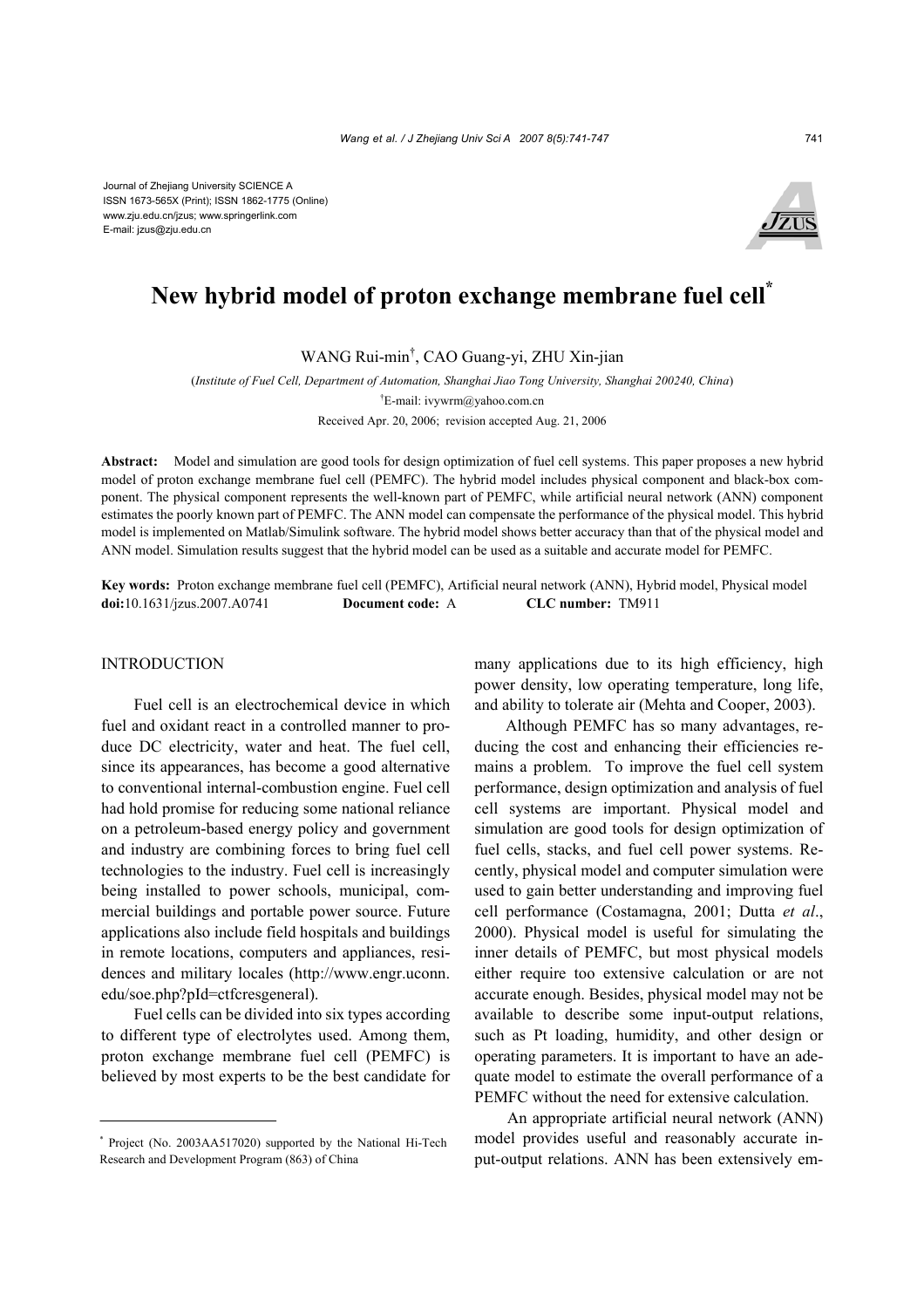ployed in various areas of science and technology because of its wonderful multi-dimensional mapping capability. ANN based PEMFC model and SOFC model are presented in (Jemeï *et al*., 2003; Ogaji *et al*., 2006). When experimental data are inadequate, it is difficult to obtain well-trained ANN model. So, a hybrid model was addressed by Ou and Achenie (2005). Compared with the previous models, the hybrid model need less time and less training data to achieve the equivalent accuracy.

In this paper, a general description of PEMFC system architecture is presented first and then hybrid model including physical component and ANN component is proposed. Finally, simulation results from the proposed hybrid model are compared with the experimental data, ANN model and physical model.

# PEMFC SYSTEM

## **Principle and configuration of PEMFC**

The operation principle of a PEM fuel cell is presented in Fig.1. Humidified air enters the cathode channel and flows towards the catalyst. Hydrogen diffuses through the anode diffusion layer towards the catalyst (Heinzel *et al*., 1998; Biyikoglu, 2005). On the anode catalyst, hydrogen molecule splits up into two hydrogen protons and two electrons as follows:

$$
2H_2 \rightarrow 4H^+ + 4e^-.
$$
 (1)



**Fig.1 Operation principle of a PEM fuel cell**

Electrons travel through an external circuit and then form a current, while protons migrate through the membrane.

On the cathode side the oxygen diffuses through the diffusion layer, splits up at the catalyst layer surface and reacts with protons coming from anode catalyst and electrons coming from external circuit according to:

$$
O_2 + 4e^- + 4H^+ \rightarrow 2H_2O. \tag{2}
$$

From the above, we can see that the overall reaction in a PEMFC can be written as:

$$
2H_2 + O_2 \rightarrow 2H_2O \tag{3}
$$

The voltage of a single cell is about 0.75 V. To obtain higher power, several cells are usually assembled into a PEMFC stack, where the cells are electrically connected in series and separated from each other by bipolar plates.

## **PEMFC system**

Besides fuel cell stack, a fuel cell system needs to integrate several auxiliary components. Fig.2 is an example of a fuel cell system. The hydrogen supply valve reaching the desired flow or pressure is controlled by a valve. An air compressor supplies air. Anode and cathode gases have an external humidification system. A water cycle system removes the excess heat via a heat exchanger. Power conditioning is usually needed since the voltage of the fuel cell stack varies significantly and users also need various power sources. In this study, we assume that the stack is well designed so that all cells perform similarly. When abnormality occurs, every cell is represented by the same set of polarization curves. This assumption of invariable cell-to-cell performance is necessary for low-order-system models (Pukrushpan *et al*., 2005).



**Fig.2 A fuel cell system example**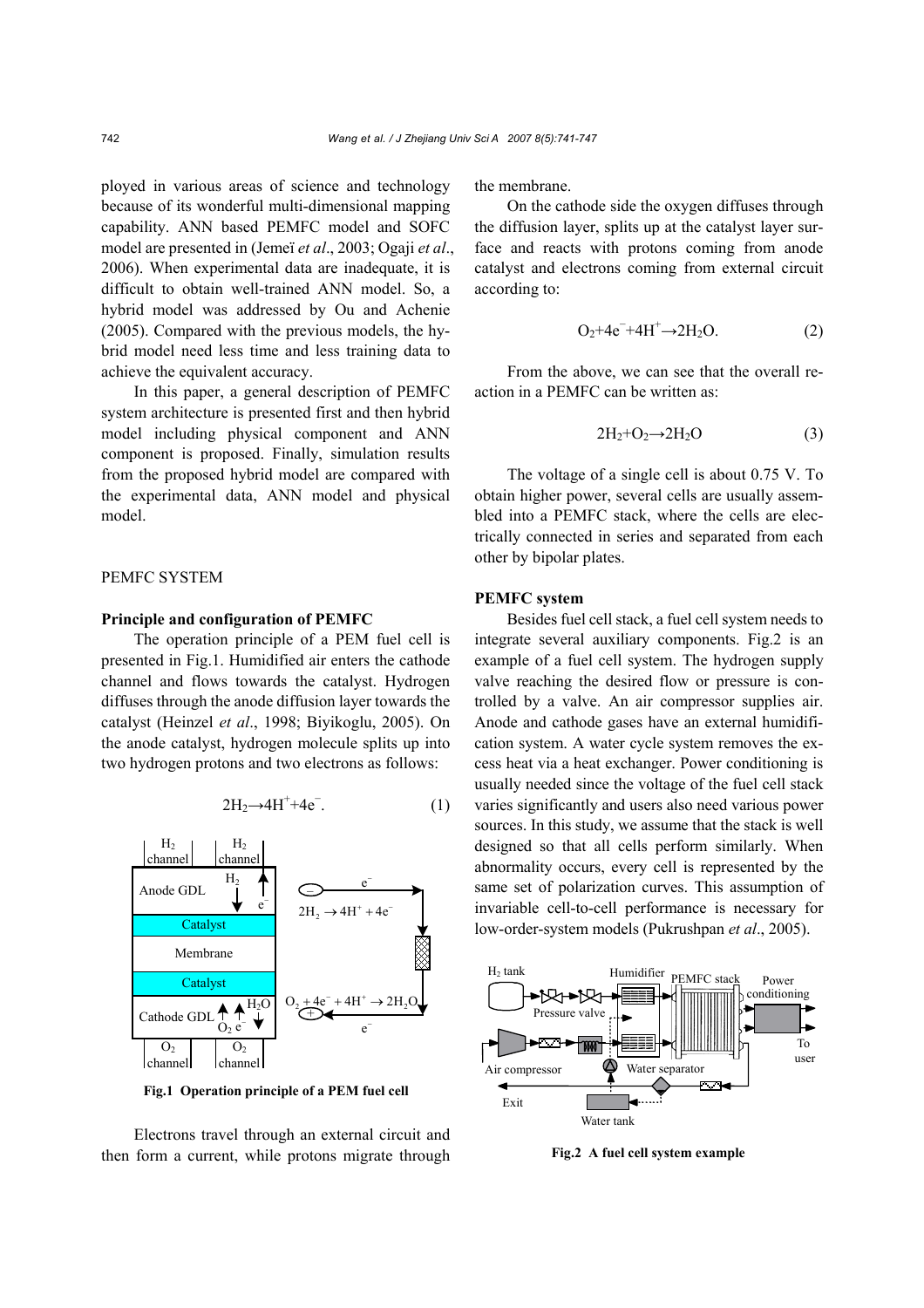# FUEL CELL SYSTEM HYBRID MODEL

# **Brief introduction of ANN model**

The basic unit of ANN is the artificial neuron. The neuron receives numerical information from input nodes, processes it internally, and outputs the result (Furrer and Thaler, 2005). The topology of the network is defined by the organization of the neurons. The most commonly used is the multilayer perception (MLP) type. In a feed forward architecture, the outputs of the layer are the inputs of the following one. First layer is called input layer. Last layer is called output layer. The layers between the input layer and the output layer are called hidden layers. An artificial neural network based PEMFC model has simple structure, concise algorithm, good convergence and great adaptability to the environment (Tian *et al*., 2005). Lee *et al*.(2004) researched on a simulated 60 kW PEMFC cogeneration system for domestic application. They used a two-layered network with tangent hyperbolic activation function in hidden layer units, and a linear transfer function in the output unit to build a model of fuel cell, and obtained that the ANN model can simulate the experimental data for different operating conditions and hence can be used to investigate the influence of process variables. ANN also is successfully used in fuel cell system optimization and management (Ahmed and Istvan, 2005).

#### **Rationale of Hybrid model**

As known, too complex physical model, including empirical model and mechanical model, cannot be used in practice. But too simplified physical model is not enough to accurately represent a fuel cell system. So, it is urgent to develop a simple but sufficiently accurate PEMFC model for engineering applications (Marr and Li, 1998). In order to more accurately predict the performance of a PEMFC when only limitedly accurate physical model is available, Ou and Achenie (2005) proposed a hybrid model consisting of a physical component and a black-box component. The physical model has good stabilization while the ANN model has good accuracy in multi-dimensional mapping, so the one can be compensated by the other. The rationale behind this approach is to combine the part of the model that is well known from the physics of the problem with the part that is poorly known but can be estimated quite effectively by neural network. In the hybrid model, the ANN component only tackles the theoretically unknown parts and the other parts are already addressed by the physical component. From this way, we can save much experimental data and training time to achieve equivalent accuracy hybrid model.

The hybrid model schematic is shown in Fig.3 and the input-output relationship can be described as:

$$
Y=Yphysical(x1,x2,...,xN)+YANN(x1,x2,...,xN).
$$
 (4)



**Fig.3 The schematic of hybrid model**

The vector  $X=[x_1,x_2,...,x_N]$ , represents operating or design variables. The function  $Y_{\text{physical}}(x_1, x_2, \ldots, x_N)$ is a physical model with input *X*. The function  $Y_{\text{ANN}}(x_1, x_2, \ldots, x_N)$  is an artificial neural network model with input  $X$  and approximates the unmodelled parts in the physical model.

The procedure to create a hybrid model is shown in Fig.4. Based on these experimental data, input *X*experiment and output *Y*experiment can be obtained. By input vector *X*experiment, the physical model can generate a simulated output vector  $Y_{\text{physical}}$ .  $Y_{\text{experiment-physical}}$ is the difference of experimental output and physical model output. Using *X*experiment (input data) and *Y*experiment-physical (output data) as training data to train ANN model.  $Y_{ANN}$  is the output of ANN model. The target output of the hybrid model  $Y_{\text{hybrid}}$  is the summation of  $Y_{\text{ANN}}$  and  $Y_{\text{physical}}$ .

In this study, the physical model comes from (Al-Baghdadi, 2005; Fazil and Serhat, 2005).



**Fig.4 Hybrid model framework**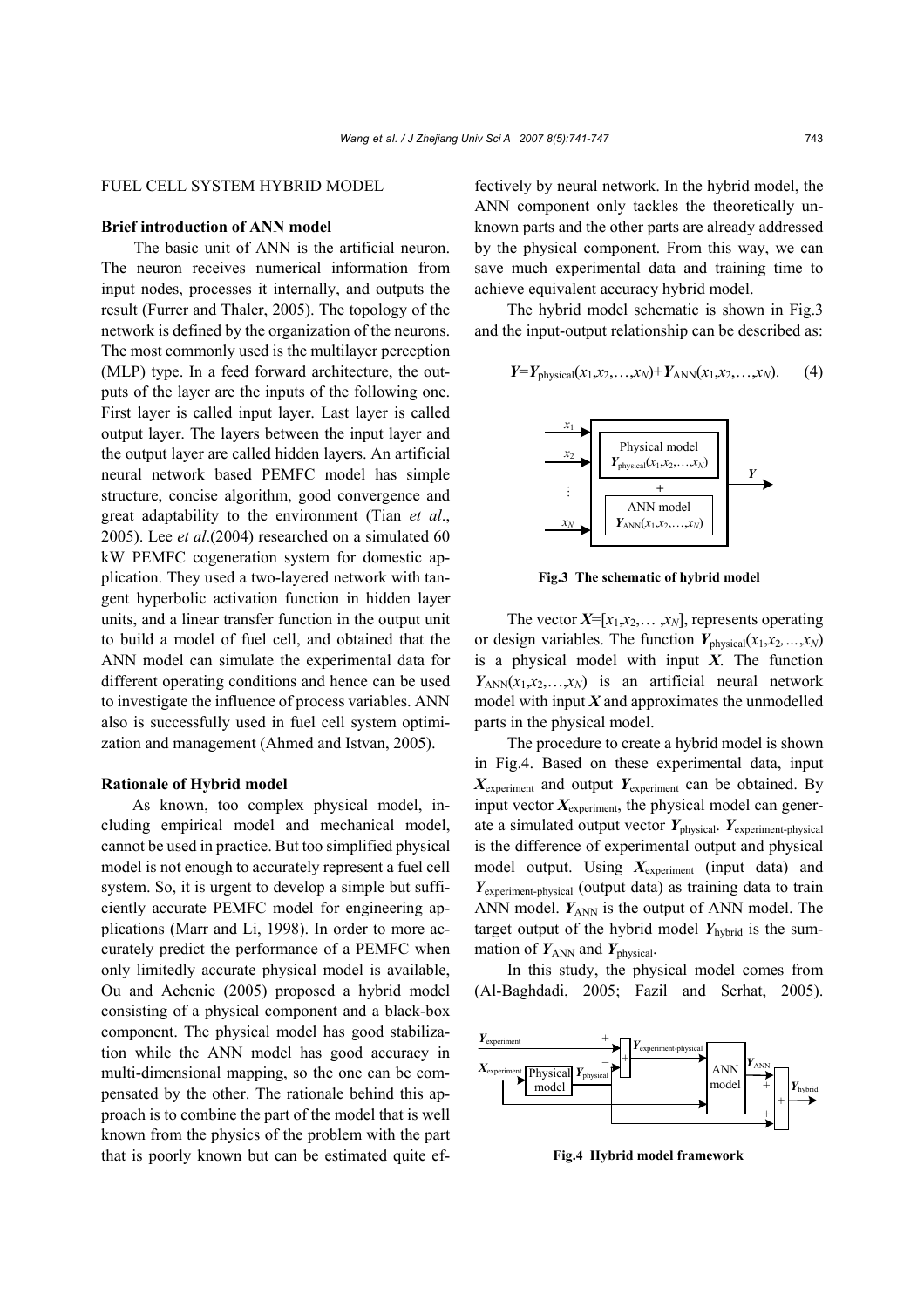The expression of the voltage of a single cell is:

$$
V_{\text{cell}}=E+V_{\text{act}}+V_{\text{ohmic}}+V_{\text{diff}}
$$
  
=
$$
E+\zeta_1+\zeta_2T+\zeta_3T[\ln(C_{O_2})]+\zeta_4T[\ln(i)]
$$
  
-
$$
-iR^{\text{internal}}-b\ln(1-i/i_{\text{max}}),
$$
 (5)

where  $V_{\text{cell}}$  is single cell output voltage; *E* is the reversible thermodynamic voltage;  $V<sub>act</sub>$  is activation overvoltage;  $V_{\text{ohmic}}$  is ohmic overvoltage,  $V_{\text{diff}}$  is diffusion overvoltage; *T* is cell temperature;  $C_{0}$  is oxygen concentration at the cathode membrane; *i* is current density;  $R^{\text{internal}}$  is total internal resistance;  $i_{\text{max}}$  is

The stack output voltage can be represented as:

$$
V_{\text{stack}} = nV_{\text{cell}},\tag{6}
$$

where *n* is the number of fuel cells.

maximum current density.

In the stack model, empirical coefficients can be obtained by a fitting procedure based on the measured polarization curve of the stack. The parameters of this stack model are given in Table 1.

|  | <b>Table 1 Parameters of PEMFC stack</b> |
|--|------------------------------------------|
|  |                                          |

| Model parameter                        | Value                |  |  |
|----------------------------------------|----------------------|--|--|
| $\zeta_1$                              | $-0.9514$            |  |  |
| $\zeta_2$                              | 0.00312              |  |  |
| $\zeta_3$                              | $7.4\times10^{-5}$   |  |  |
| ζ4                                     | $-1.87\times10^{-4}$ |  |  |
| b(V)                                   | 0.02027454           |  |  |
| $i_{\text{max}}$ (mA/cm <sup>2</sup> ) | 430                  |  |  |

The input variables of ANN model include current density, reactant pressures, stoichiometry and temperature. The output variables can include output voltage, efficiency, power density and net power density. The factors affecting the network's hidden layer neurons are the number of samples in a training set, the noisy extent of samples and the complexity degree of function or classification to learn (Yuan *et al*., 2003). Although it is very difficult to effectively decide the number of hidden neurons, there is an optimal number of hidden neurons. An optimal number of hidden neurons need to be determined for each neural network to achieve the best performance and can be obtained by trial and error. Fig.5 shows that the training is based on different numbers of hidden neurons and that the MSE curve is the minimum mean square error of the target output value in the network stabilization. Therefore, 19 neurons of the hidden layer are determined under synthetic consideration of the performance and the efficiency.



**Fig.5 Convergence curves of network training on different hidden neurons**

# VALIDATION OF THE HYBRID MODEL

Model validation involves the comparison of model results with experimental data, physical model results and ANN model.

Fig.6 is the compared results among the hybrid model, physical model and the experimental data at general operating temperatures (Shan and Choe, 2005). The experimental data used in this study came from the Institute of Fuel Cell, Shanghai Jiao Tong University. We can see that the estimated results of hybrid model are much better than those of the physical model. So, the hybrid model can be applied to predict fuel cell output voltage more accurately. That is because of the limitation of many currently available physical model parameters. The choice of model parameters may significantly affect the characteristics of the simulated model. The parameters values are either based on manufacturing data or based on laboratory experiments (Correa *et al*., 2005). Many parameters, such as semi-empirical coefficients, mass transfer coefficients and intrinsic rate constant, of physical model have to fit experimental data. After validation, those parameters are fixed and cannot adapt new operating conditions. The hybrid model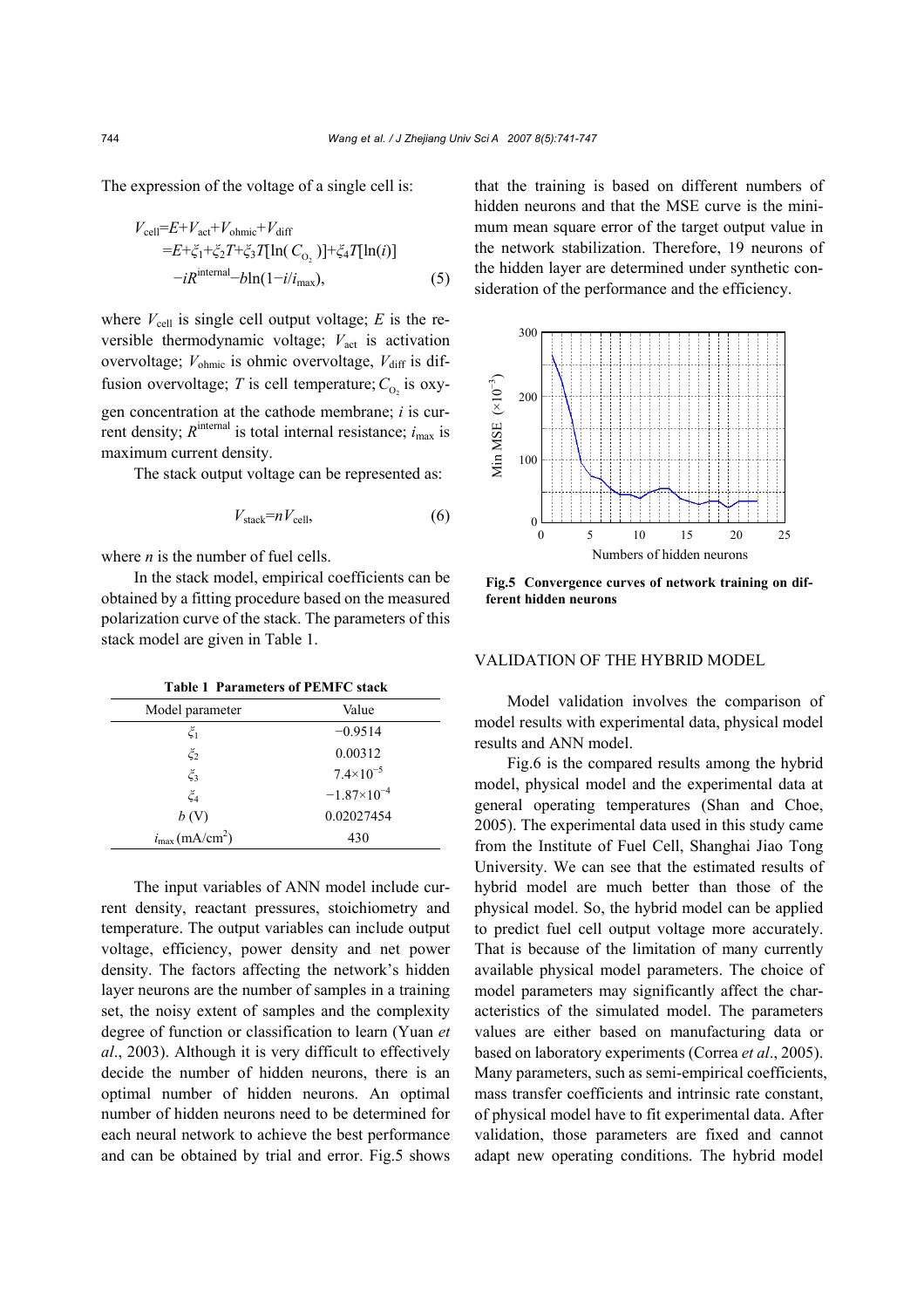can obtain better-simulated results because it uses ANN component to compensate the aforementioned shortage of the physical model.



**Fig.6 Comparison between hybrid model and experimental data**

Lee *et al*.(2004) proposed more careful analyses of the ANN model by varying the process variables and obtained results showing that fuel cell stack output voltage is proportional to gas pressure. From Fig.7, we can have the similar curves.



**Fig.7 Effect of cathode pressure on stack voltage for different current density**

Fig.7 shows the variations of stack voltage with reactant gas pressure when current densities are 0.4, 0.6 and 0.8  $A/cm<sup>2</sup>$ . Cathode gas pressure is a little more than anode gas pressure for avoiding hydrogen osmosis. The remaining variables were regulated at values of stack temperature 80 °C, stack inlet temperature 80 °C, and membrane humidity 100%. When

current density was set constant, the stack voltage is proportional to cathode pressure.

Fig.8 shows the performance comparison of hybrid model and ANN model at different operating conditions. Input variables include discharge current, inlet reactant temperatures, relative humidity values, gas pressures, gas utilities, and cell temperature. The simulated results by hybrid model agreed well with the experimental data. The hybrid model results are slightly better fitting experimental data than those of ANN model. So, when the experimental data are inadequate, we can use the hybrid model to substitute for the ANN model to improve the model performance.



**Fig.8 Comparison of hybrid model to ANN model and experimental data**

Table 2 gives a more direct description of simulation results. The maximum voltage estimation error of physical model is 0.45% while that of hybrid model is 0.27%. Besides fuel cell stack model, a complete system also includes many subsystems, such as fuel and air supply, water management, heat management and a power conditioning system (Pathapati *et al*., 2005). The hybrid model is used as a subsystem of a total fuel cell system. A higher pressure of the stack leads to a higher power, but a higher pressure also leads to a higher parasitic power. The shifting trend of the power density curve is opposite to that of the efficiency curve. So, there is a tradeoff between high power and high efficiency. The maximum net power density is 39.569 W/cm<sup>2</sup> when the current density is  $1.2$  A/cm<sup>2</sup>, not at the maximum efficiency point or at the maximum power point.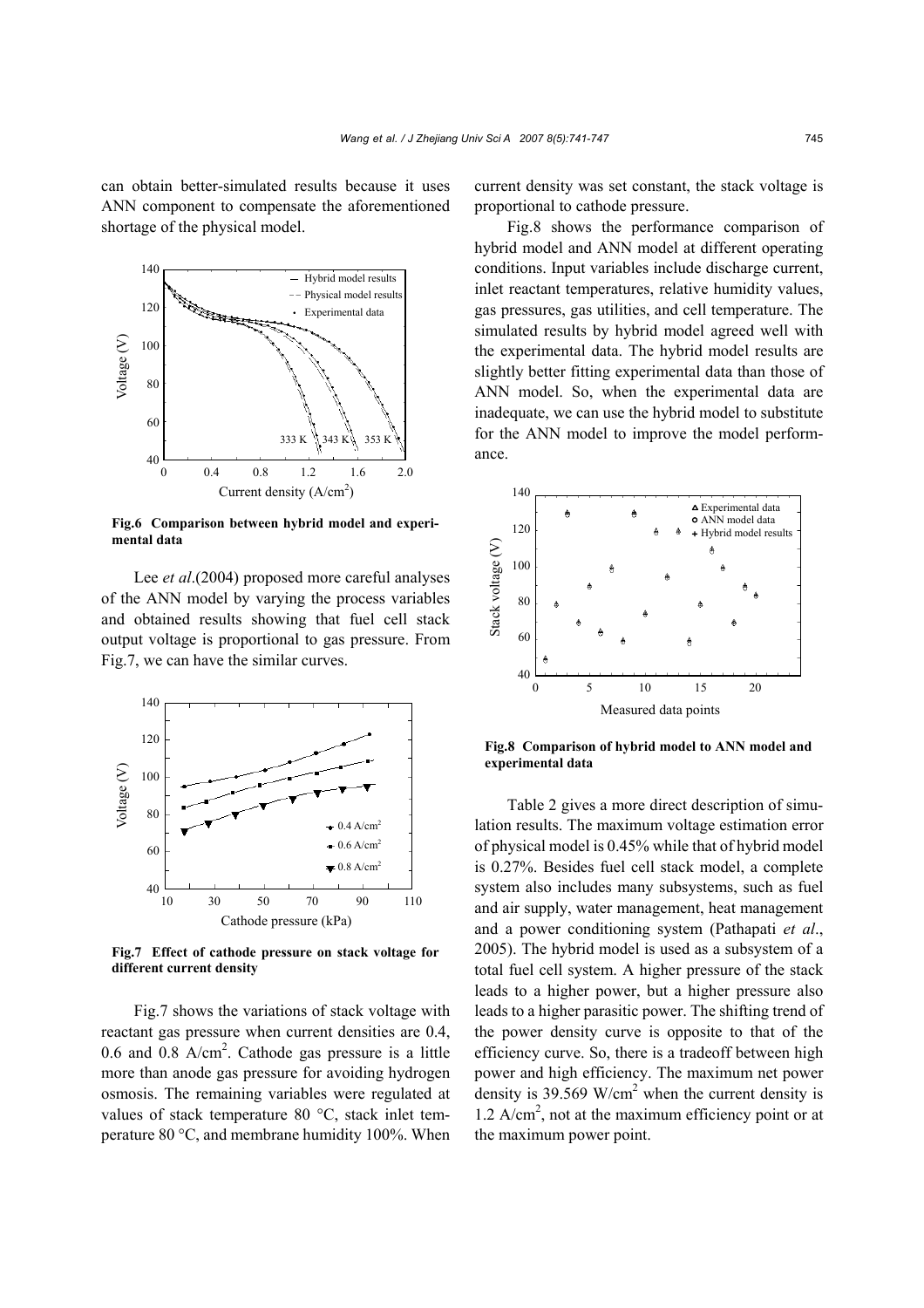| Current density<br>(A/cm <sup>2</sup> ) | Experimental<br>voltage $(V)$ | Physical model<br>voltage (V) | Hybrid model<br>voltage $(V)$ | Efficiency | Power density<br>(W/cm <sup>2</sup> ) | Net power density<br>(W/cm <sup>2</sup> ) |
|-----------------------------------------|-------------------------------|-------------------------------|-------------------------------|------------|---------------------------------------|-------------------------------------------|
| 0.1                                     | 108                           | 107.855                       | 107.962                       | 0.69       | 10.796                                | 7.449                                     |
| 0.2                                     | 101                           | 100.872                       | 100.963                       | 0.65       | 20.192                                | 13.125                                    |
| 0.3                                     | 97                            | 96.825                        | 96.937                        | 0.62       | 29.081                                | 18.030                                    |
| 0.4                                     | 94                            | 93.815                        | 93.941                        | 0.60       | 37.576                                | 22.546                                    |
| 0.5                                     | 91                            | 90.828                        | 90.951                        | 0.57       | 45.476                                | 25.921                                    |
| 0.6                                     | 89                            | 89.052                        | 89.013                        | 0.55       | 53.408                                | 29.374                                    |
| 0.7                                     | 86                            | 86.041                        | 86.005                        | 0.53       | 60.204                                | 31.908                                    |
| 0.8                                     | 84                            | 83.872                        | 83.995                        | 0.51       | 67.196                                | 34.270                                    |
| 0.9                                     | 82                            | 81.855                        | 81.904                        | 0.50       | 73.714                                | 36.857                                    |
| 1.0                                     | 80                            | 79.872                        | 79.935                        | 0.47       | 79.935                                | 37.569                                    |
| 1.1                                     | 78                            | 77.854                        | 77.948                        | 0.46       | 85.743                                | 39.442                                    |
| 1.2                                     | 75                            | 74.831                        | 74.942                        | 0.44       | 89.930                                | 39.569                                    |
| 1.3                                     | 72                            | 71.801                        | 71.925                        | 0.42       | 93.503                                | 39.271                                    |
| 1.4                                     | 70                            | 69.809                        | 69.905                        | 0.40       | 97.867                                | 39.147                                    |
| 1.5                                     | 67                            | 69.801                        | 69.890                        | 0.37       | 104.835                               | 38.789                                    |
| 1.6                                     | 63                            | 62.799                        | 62.885                        | 0.35       | 102.216                               | 35.776                                    |
| 1.7                                     | 59                            | 58.784                        | 58.874                        | 0.32       | 101.788                               | 32.572                                    |
| 1.8                                     | 54                            | 53.755                        | 53.850                        | 0.27       | 96.930                                | 26.171                                    |

**Table 2 Simulation results** 

### **CONCLUSION**

In this paper, a hybrid model is presented which comprises physical component and ANN component. Conventional physical model strategies have difficulties in parameters calculation. Non-parametric model, such as ANN model, provides an interesting and powerful solution without extensive calculation. But training ANN model needs too much time and experimental data. In order to obtain sufficiently accurate model in case that only limited accuracy physical models are available, a hybrid model was proposed. The motivation is that to improve the model performance, no sufficiently accurate physical models can be compensated by the ANN model. The simulated results showed that the hybrid model is more accurate than physical models and ANN models.

#### **References**

- Ahmed, M.A., Istvan, E., 2005. Online optimal management of PEM fuel cells using neural networks. *IEEE Transactions on Power Delivery*, **20**(2):1051-1059. [doi:10.1109/ TPWRD.2004.833893]
- Al-Baghdadi, M.A.R.S., 2005. Modelling of proton exchange membrane fuel cell performance based on semi-empirical equations. *Renewable Energy*, **30**(10): 1587-1599. [doi:10.1016/j.renene.2004.11.015]
- Biyikoglu, A., 2005. Review of proton exchange membrane fuel cell models. *International Journal of Hydrogen Energy*, **30**(11):1181-1212. [doi:10.1016/j.ijhydene.2005. 05.010]
- Correa, J.M., Farret, F.A., Popov, V.A., Simoes, M.G., 2005. Sensitivity analysis of the modelling parameters used in simulation of proton exchange membrane fuel cells. *IEEE Transactions on Energy Conversion*, **20**(1):211-218. [doi:10.1109/TEC.2004.842382]
- Costamagna, P., 2001. Transport phenomena in polymer membrane fuel cells. *Chem. Eng. Sci.*, **56**(2):323-332. [doi:10.1016/S0009-2509(00)00232-3]
- Dutta, S., Shimpalee, S., Van, Z.J., 2000. Three-dimensional numerical simulation of straight channel PEM fuel cells. *J. Appl. Electrochem.*, **30**(2):135-146. [doi:10.1023/A: 1003964201327]
- Fazil, M.S., Serhat, Y., 2005. Modelling Transients of a Proton Electrolyte Membrane Fuel Cell. Proceedings International Hydrogen Energy Congress and Exhibition IHEC.
- Furrer, D., Thaler, S., 2005. Neural-network modeling. *Advanced Materials and Processes*, **11**(163):42-46.
- Heinzel, A., Nolte, R.K., Le, D.H., Zedda, M., 1998. Membrane fuel cells—Concepts and system design. *Electrochimica Acta*, **43**(24):3817-3820. [doi:10.1016/S0013- 4686(98)00141-8]
- Jemeï, S., Hissel, D., Péra, M.C., Kauffmann, J.M., 2003. On-board fuel cell power supply modeling on the basis of neural network methodology. *Journal of Power Sources*, **124**(2):479-486. [doi:10.1016/S0378-7753(03)00799-7]
- Lee, W.Y., Park, G.G., Yang, T.H., Yoon, Y.G., Kim, C.S., 2004. Empirical modeling of polymer electrolyte mem-